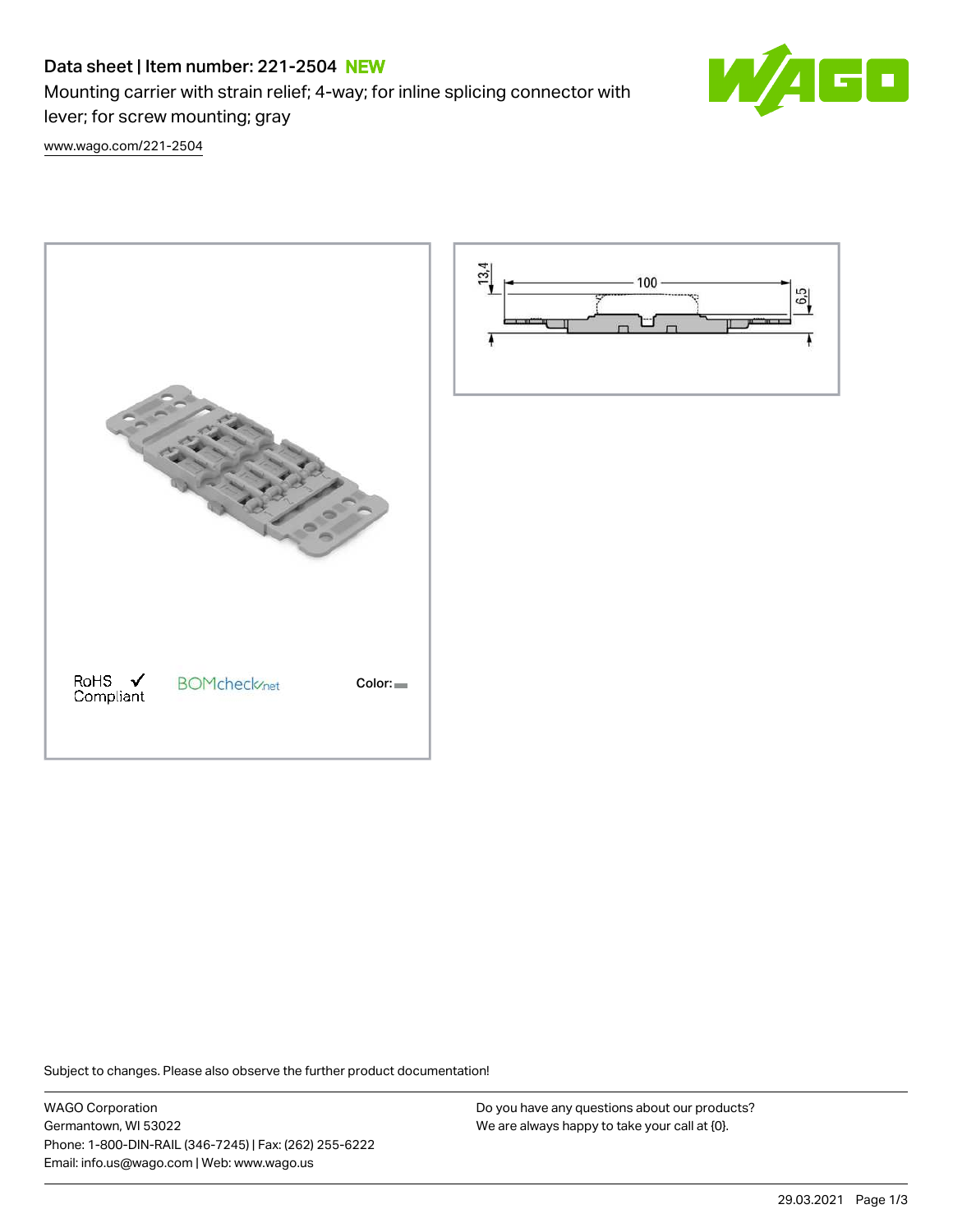[www.wago.com/221-2504](http://www.wago.com/221-2504)





## Data Physical data

| Width                   | 38.8 mm / 1.528 inch |
|-------------------------|----------------------|
| Height from the surface | 6.5 mm / 0.256 inch  |
| Depth                   | 100 mm / 3.937 inch  |

## Material data

| Color | arov             |
|-------|------------------|
| Weiał |                  |
| ່.    | $\cdot$ . $\sim$ |

#### Commercial data

| Packaging type        | <b>BOX</b>    |
|-----------------------|---------------|
| Country of origin     | CΝ            |
| <b>GTIN</b>           | 4055144066647 |
| Customs tariff number | 3926909985    |

### Compatible products

Marking accessories

Item no.: 210-334

Subject to changes. Please also observe the further product documentation!

WAGO Corporation Germantown, WI 53022 Phone: 1-800-DIN-RAIL (346-7245) | Fax: (262) 255-6222 Email: info.us@wago.com | Web: www.wago.us

Do you have any questions about our products? We are always happy to take your call at {0}.